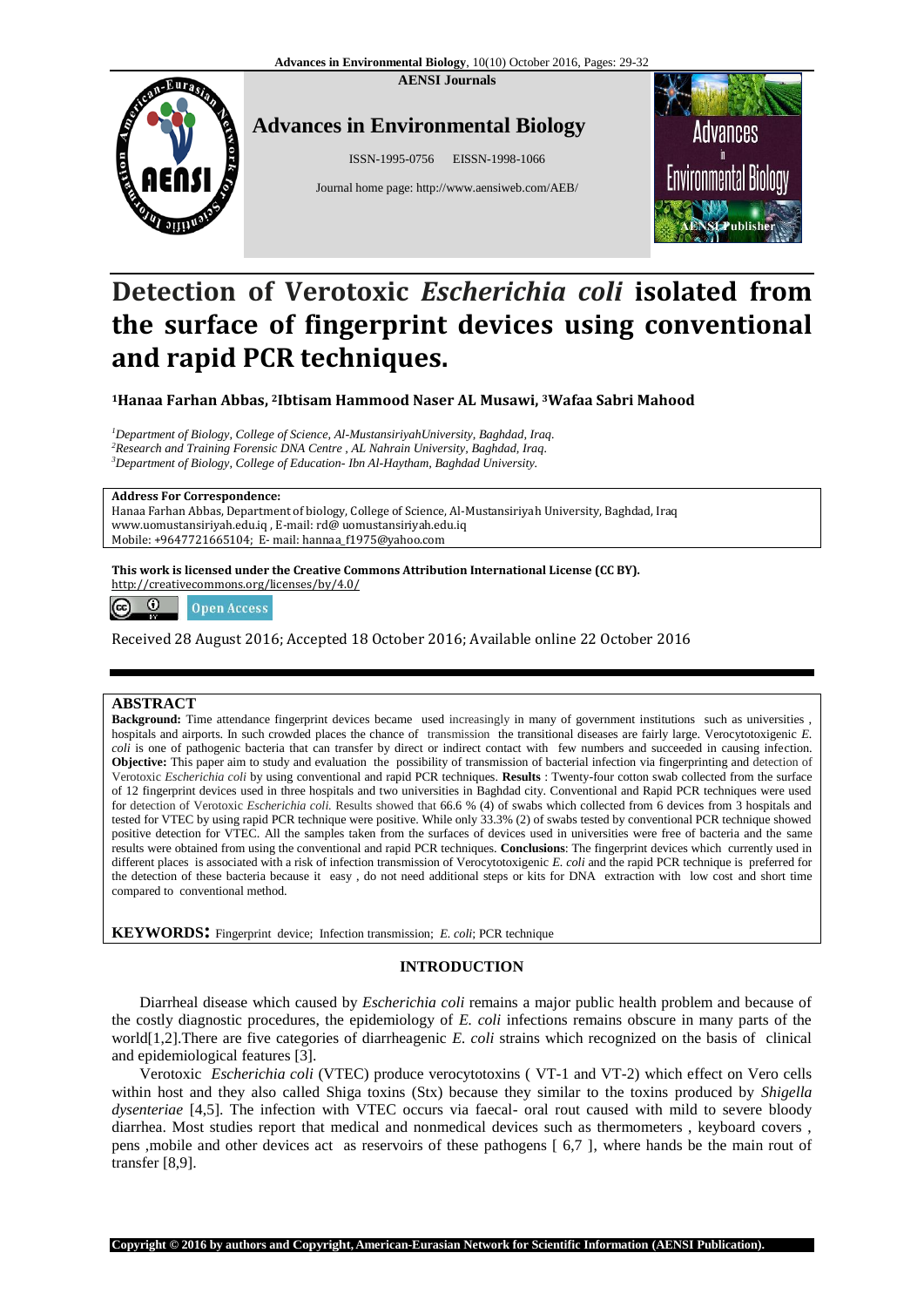#### **Advances in Environmental Biology**, 10(10) October 2016, Pages: 29-32

Time attendance fingerprint device, which used for the purpose of organizing and prove the presence of the departure of the staff at work places, became used commonly in many government departments , such as airports, hospitals and universities. Process of capturing and reading of fingerprint requires physical contact between the finger or hand skin and the surface of the devices [9].

"Environmental samples may contain very low numbers of VTEC, Unlike clinical specimens which contain high numbers of the pathogen present and without an enrichment step in the protocol of the isolation , these bacteria may not be identify , resulting in incorrect results [10,11]. Many of methods based on bacterial DNA have been reported for the detection and characterization of VTEC. The most commonly methods are includes the use of the conventional polymerase chain reaction (PCR) to amplify and detect a specific virulence factor in VTEC as sequences of vt genes (vtx1, vtx2), a process that can take a number of hours  $[12]$ .

This current research studied the risk of transfer of VTEC ( in doses sufficient to cause infection ) through the fingerprinting devices and identification of these microorganisms by using two methods of PCR techniques."

## **MATERIALS AND METHODS**

#### *Swabs collection:*

12 fingerprint device from 3 hospitals and 2 universities in Baghdad city were chosen randomly in this study. Two swabs were used for each surface of each device. All swabs were firstly moistened with Triton X-100 (0.1%) before passed over the surface of device. One swab inoculated in 10 ml tryptone soy broth (TSB) at 37°C for 24 h while another swab was kept frozen. Therefore, the total swab was 24 (12 devices  $\times$  2 swabs).

All swabs were processed immediately after return to the laboratory.

#### *Bacterial DNA detection by PCR technique:*

Tow procedure of PCR technique were used to detection of bacterial DNA: Conventional PCR and Rapid PCR.

## *A-Conventional PCR:*

## *Bacterial DNA extraction:*

Bacterial DNA was extracted from the swabs by using the PowerSoil DNA Isolation kit<sup>[13]</sup>. The cotton tips of frozen swabs were broken off directly into bead tubes and 60 μL of solution C1 had been added.The tubes were incubated at 65°C for 10 min and then shaken horizontally at maximum speed for 2 min. Centrifuged at 10,000 x *g* for 30 seconds at room temperature. The supernatant transferred to a clean collection tubeand 250 μL of solution C2was added and mixed for 5 seconds by vortex. Incubated at  $4^{\circ}$ C for 5 minutes. The remaining steps were performed as describe by the manufacturer. The obtained DNA stored frozen at 80°C until the PCR time.

#### *Primers Design:*

PCR was carried out for detection the virulent genes of VTEC by targeting specific Vt2 genes [14]. Required sizes and base sequences of amplified products for the specific primers (oligonucleotide sequence) are showed in Table 1.

| Target gene   | Primer designation and sequence $(5' - 3')$ | Amplicon size (bp) |
|---------------|---------------------------------------------|--------------------|
| Vt2 (Forward) | CTTCGGTATCCTATTCCCGG                        | 478                |
| Vt2 (Reverse) | GGATGCATCTCTGGTCATTG                        |                    |

#### **Table 1:** Primer designation.

### *PCR Amplification of Extracted DNA:*

Amplification of bacterial DNA for Vt2 genes was carried out in a thermal cycler (Master cycler gradient, Germany) 10 μl of prepared bacterial DNA samples was added to 90 ml of PCR mixture (10 mMTris-HCl [pH 8.3], 50 mMKCl, 1.5 mM MgCl2, 0.25 mM of each deoxynucleoside triphosphate (dATP,dTTP, dGTP, dCTP) [Pharmacia Biotech Inc.], 20 PMol of primers and 1.5 U of *Taq*polymerase [Boehringer Mannheim Biochemicals, Indianapolis, Ind.])

The thermal cycling conditions for PCR process were 2 min for initial denaturation of DNA at 94°C followed by 30 cycles of 94°C for 1 min (denaturation) , 1 min for primer annealing at 55°C and 1 min (DNA synthesis) at72°C.

The amplified products of DNA were detected by agarose gel electrophoresis using 10 μl of PCR product on 1.5% agarose gel in TBE buffer for 45 min at 120V after using molecular size markers (DNA ladder marker,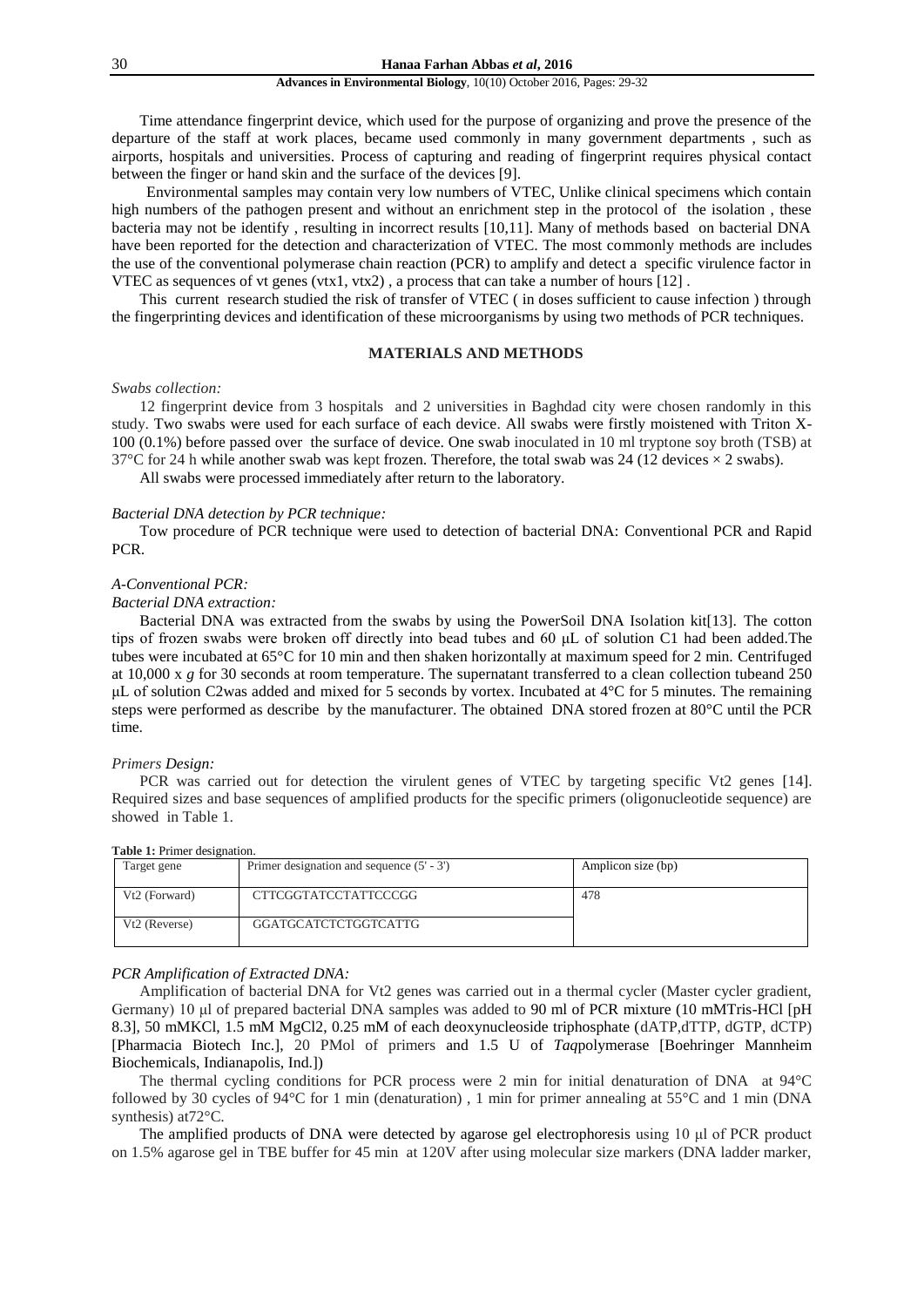#### 31 **Hanaa Farhan Abbas** *et al***, 2016**

#### **Advances in Environmental Biology**, 10(10) October 2016, Pages: 29-32

Genei, Bangalore) in each gel. Then gel stained with 0.5 μg/ml ethidium bromide. Segments of amplified DNA were determined by using UV fluorescence.

#### *B- Rapid PCR:*

"One ml of culture was taken in microfuge tube and heated for 10 min in boiling water. The microfuge tube, transferred immediately to ice was used for PCR. Amplification of bacterial DNA for Vt2 genes was carried out in a thermal cycler (Master cycler gradient, Germany) in the same way as described in the above.

## **RESULTS AND DISCUSSION**

By using 2 different PCR techniques ( conventional and rapid PCR ) the results of this study showed that all swabs (12 swabs) collected from the 2 universities were free from Verotoxic *Escherichia coli.*66.6 % (4) of swabs which collected from 6 devices from 3 hospitals and tested for VTEC by using rapid PCR technique were positive (Figure 1). While only 33.3% (2) of swabs tested by conventional PCR technique showed positive detection for VTEC. (Table 2).



**Fig. 1:** Rapid PCR- products of Vt-2 gene on 1.2 % agarose gel. line (1) Molecular markers (100 bp) and (2-9) lines represente the samples PCR products dublicat .

| Site of isolation | No. of sites | No. of devices | VTEC by rapid PCR | Percentage of identified Percentage of identified<br>VTEC by<br>conventional<br><b>PCR</b> |
|-------------------|--------------|----------------|-------------------|--------------------------------------------------------------------------------------------|
| University        |              |                | 0%                | 0%                                                                                         |
| Hospital          |              |                | 66.6 %            | 33.3%                                                                                      |

**Table 2:** The results of detection of Verotoxic*Escherichia coli* by PCR technique.

The current results recorded that the surfaces of all fingerprint devices in the two universities included in this study were free of *Verotoxic Escherichia coli* comparison with samples which collected from hospitals fingerprint devices, which were contaminated with VTEC. That indicate that the nature of work place play an important role in determination the probability of infection transfer. This is agree with many of studies[9,15] which reported that most bacterial infection associated with contaminated inanimate objects(environmental surfaces), where bacteria can be transfer by direct or indirect contact. The transmission of these bacteria from inanimate objects to human is occur commonly via hand contact with the surface and the risk of transmission depend on the numbers of transferred bacteria and other expected conditions such as social level, geographic location and epidemiological factors. Crowded places such as hospitals, universities and airports gives high chance to get such transmission.

Number of recent studies reported that the fingerprinting process as used now play an important role in transmission of viral infection such as *hepatitis A virus*, *rotavirus*, *norovirus* , *influenzavirus*, *etc*. and enteropathogenic bacteria which cause disease with low infectious doses for example: *Verotoxic Escherichia coli* and *Shigella dysenteriae*[16,17]. These studies agree with the results of current study which succeeded in isolating *Verotoxic Escherichia coli* from the surface of fingerprint devices."The nature of work place is also responsible for risk of microbial infection transmission and hand hygiene is important but insufficient to minimize the chance of this transfer. So cleaning and disinfecting of environmental surfaces is fundamental in